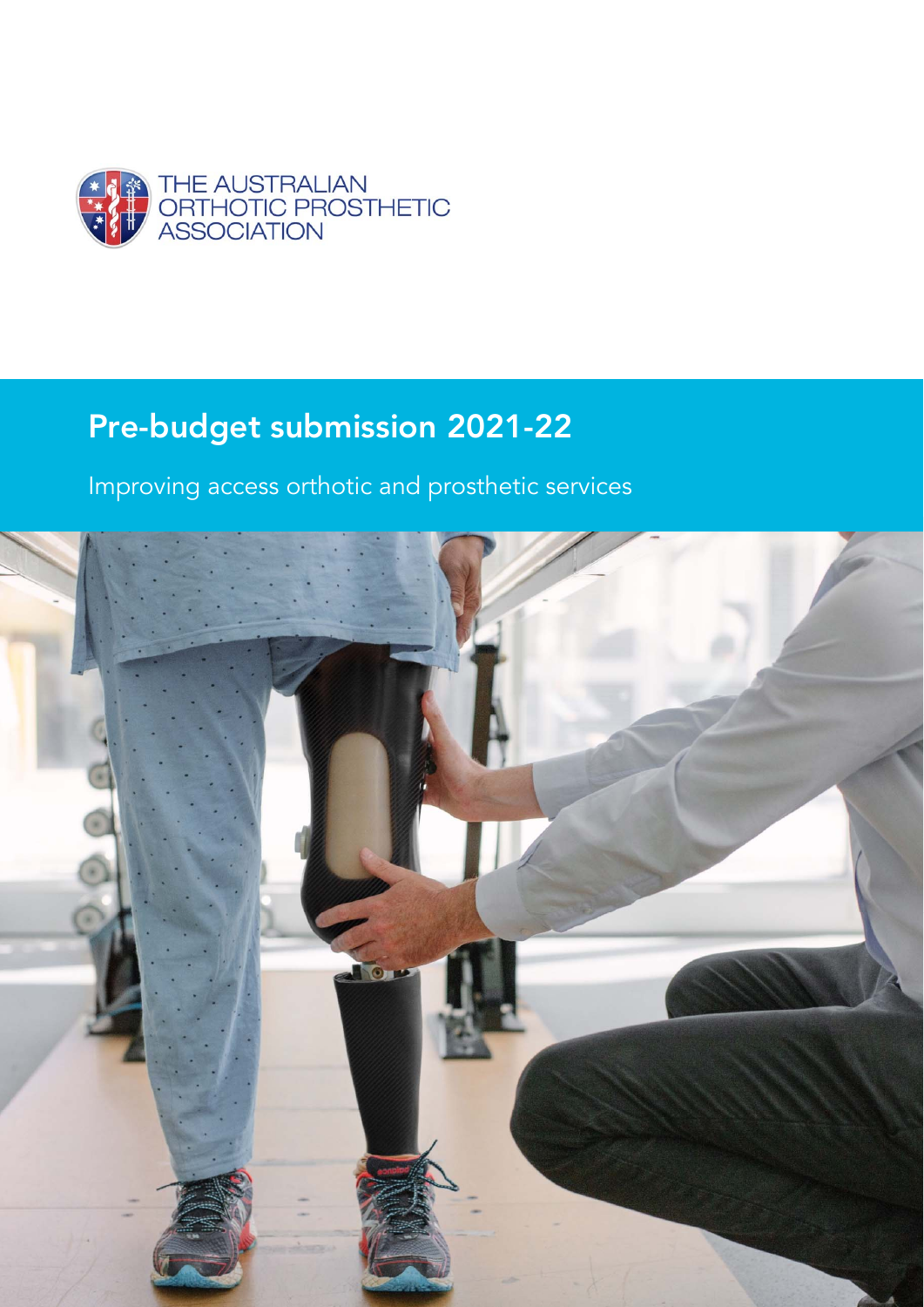## Orthotics and Prosthetics in Australia

Orthotist/prosthetists assess the physical and functional limitations of people resulting from disease, illness, trauma and disability, including limb amputation, diabetes, arthritis and neuromuscular conditions, such as stroke. Orthotic and prosthetic services may involve the provision of orthoses and prostheses to restore function, prevent deterioration, and improve quality of life. Orthotist/prosthetists are commonly employed in Australian hospitals, private clinics, research institutions as well as rural and remote regions, working independently and as part of multidisciplinary healthcare teams to support the Australian community.

Orthotist/prosthetists are tertiary qualified allied health professionals. An Australian Qualification Framework level 7 is required to practice as an orthotist/prosthetist in Australia, consistent with education standards for other allied health professions. Orthotic/prosthetic students complete training alongside physiotherapy, podiatry and occupational therapy students.

The Australian Orthotic Prosthetic Association (AOPA) is the peak professional body for orthotist/prosthetists in Australia, with certified practitioners comprising 89% of the practicing profession. AOPA is responsible for regulating the profession and is a founding member of the National Alliance of Self Regulating Health Professions (NASRHP) in partnership with other professional organisations, including Speech Pathology Australia, the Australian Association of Social Workers and Exercise and Sports Science Australia. AOPA is recognised by the Commonwealth Government as the assessing authority responsible for conducting migration skill assessments for orthotist/prosthetists.

## **Contact**

The Australian Orthotic Prosthetic Association P.O. Box 1132 Hartwell, Victoria 3124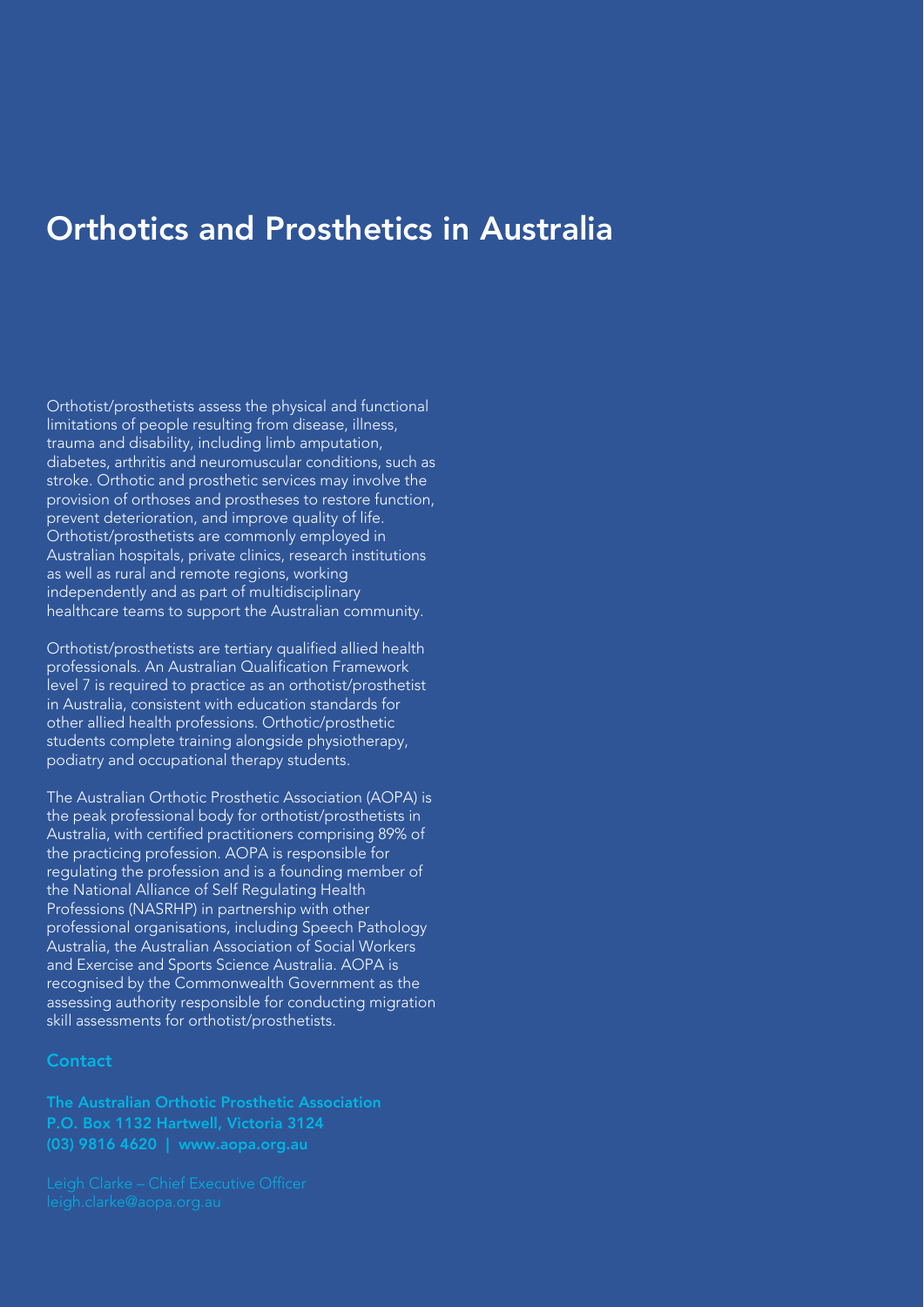## **Contents**

| <b>Executive Summary</b>                                                                |   |
|-----------------------------------------------------------------------------------------|---|
| Immediate inclusion of orthotic services in the MBS                                     | 5 |
| Include Orthotics and Prosthetics as a health service in the Goods and Services Tax Act |   |
| (1999)                                                                                  |   |
| Citations                                                                               |   |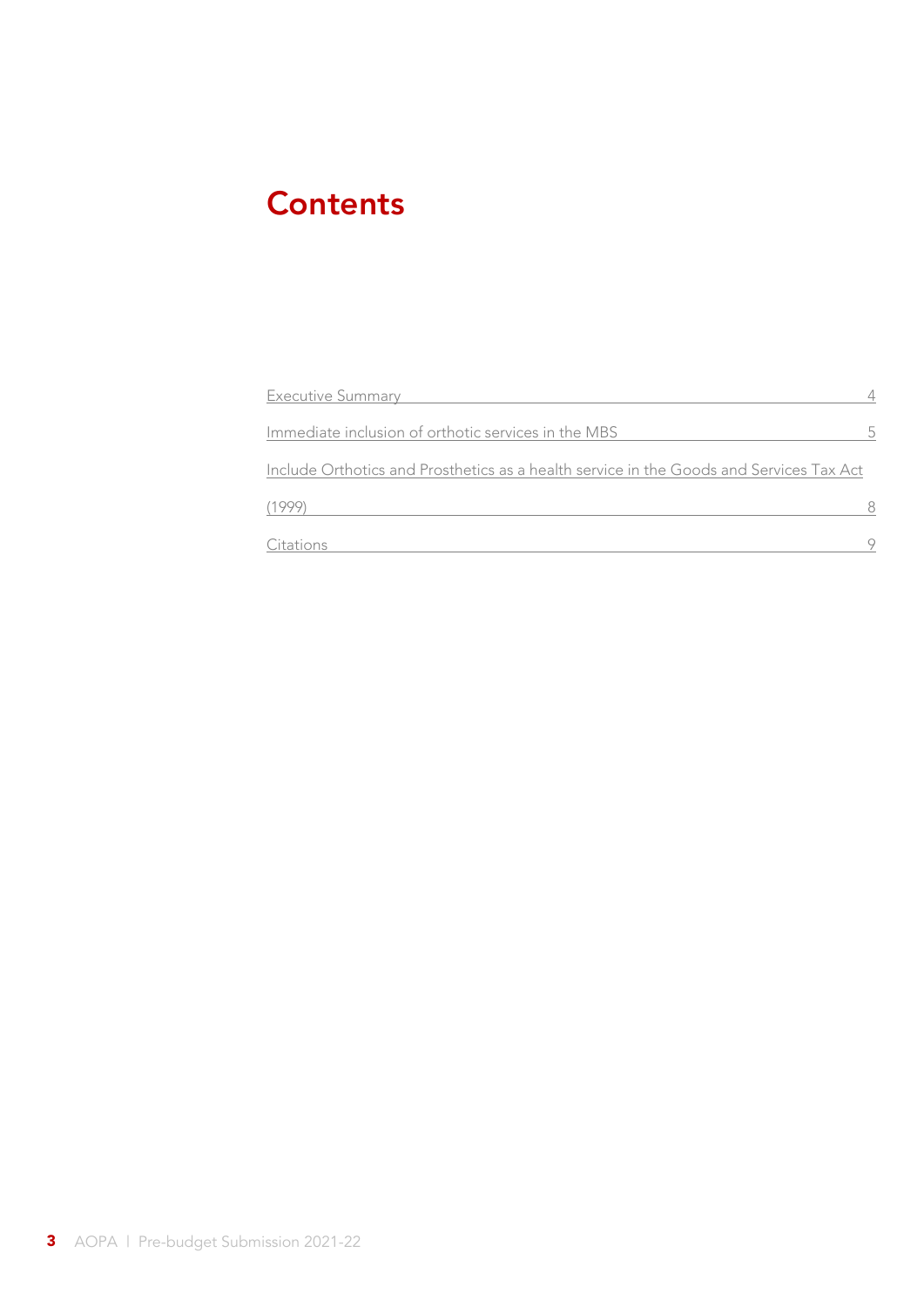## Executive Summary

Improving access to orthotic and prosthetic services enables consumers to receive appropriate orthotic/prosthetic care, before their condition deteriorates and they present at the crisis point of care.

The Federal Government can implement policy that saves disability and health costs, whilst improving quality of life and health outcomes for those affected by diabetes and other chronic health conditions.

### Access to services in the primary care setting

The inclusion of orthotic services under the Medicare Benefits Scheme will cost the Australian Government \$1.1 million to implement but is conservatively estimated to save \$21.3 million (potentially up to \$189 million) in health care costs. By including orthotic services in Medicare, the Australian Government will be supporting 'high-quality care', 'improve clinical outcomes' and 'reduce overall health care costs' as recommended by the Medicare Review Allied Health Reference Group.1

### Remove inequitable and inconsistent tax arrangements

Amending the Goods and Services Tax Act 1999 to recognise orthotic and prosthetic services as a Health Service, along with all other allied health, will remove a financial burden on consumers and funding bodies. This amendment will make all orthotic and prosthetic services GST exempt and therefore reduce costs to consumers and funding bodies. Reducing these costs will improve access to essential services and reduce administrative burden.

Including orthotic services into the Medicare Benefits Scheme and amending the Goods and Services Tax Act 1999 improves access to orthotic and prosthetic care. This will allow consumers to receive vital treatment before presenting at the crisis point of care and a lifetime of ongoing care and health needs.

## Recommendations

- *1. Immediate implementation of the MBS Allied Health Reference Group recommendation to include orthotic services in Medicare*
- *2. Amend the Goods and Services Tax Act 1999 to include orthotic and prosthetic services as a Health Service*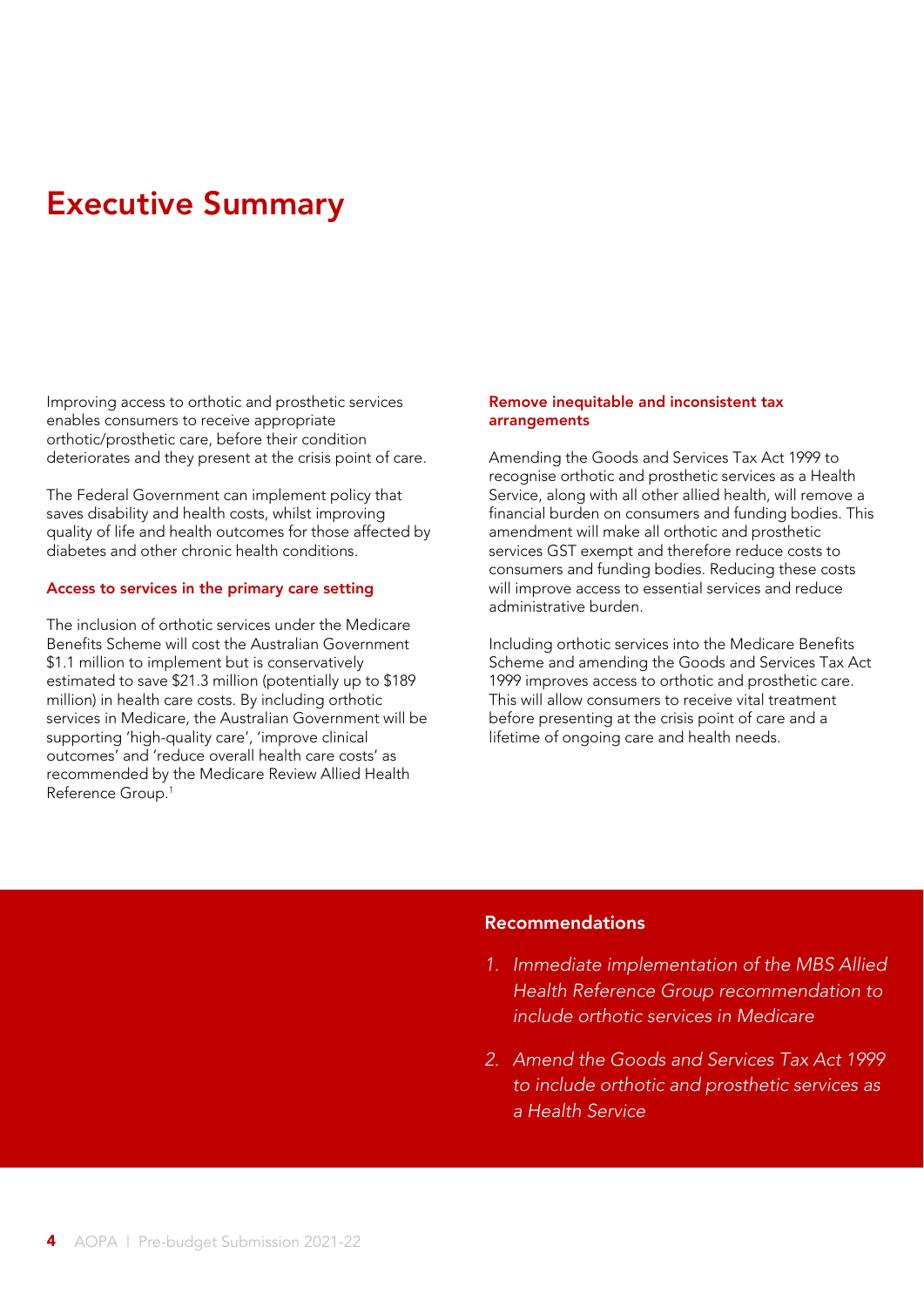## Immediate inclusion of orthotic services in Medicare

Orthotic services are not included in the Medicare Benefits Schedule which restricts access to essential orthotic services for persons with chronic disease in the primary care setting. In February 2019 the Medicare Benefits Schedule (MBS) Review Allied Health Reference Group reviewed the available evidence and concluded that:

> *'a new item for orthotic services under the MBS' would support 'high-quality care', 'improve clinical outcomes', and 'reduce overall health care costs'1*

In 2020, the MBS Taskforce final report "*Taskforce Findings on Primary Care*" were 'supportive of the objective' of Recommendation Three of the Allied Health Reference Group's Report (to include a new item for orthotic services under the MBS) but failed to endorse the recommendation to Government<sup>2</sup>

## The need for immediate action

The failure to include an orthotic item in the Medicare Benefits Schedule is detrimental to the health outcomes of Australians.

This year alone diabetes-related foot disease will result in at least 1,700 deaths, $34,400$  amputations $4$  and 27,600 hospital admissions.<sup>5, 6</sup> Failure to provide access to orthotic services in the primary care setting is preventing 1.7 million Australians with diabetes from accessing support. Everyday 280 Australians develop diabetes and thousands of Australians are on wait lists across the country.7

This means that every day four Australians will die, 12 will experience an amputation and 75 will be admitted to hospital. Each of these incidents can be avoided through better access to orthotic services.<sup>1, 8, 9, 10, 11</sup> However, thousands of Australians are currently

awaiting orthotic services on public wait lists across the country.

In 2019, at a single Victorian public hospital high-risk foot clinic, there were more than 150 people on a wait list without access to services.12 Fifty-one of these people will likely have experienced an amputation without immediate access to an orthotist.<sup>13</sup> Almost all of those on the wait list will likely have required admission to hospital without access to alternative services. A number of those on the wait list will die. This is true for all Australians on wait lists for high-risk foot services across the country and a situation that will not improve without purposeful action.

> *In 2019, at a single Victorian public hospital high-risk foot clinic, there were more than 150 people on a wait list without access to services.14 Fifty-one of these people will likely have experienced an amputation without immediate access to an orthotist.15*

#### Implementation costs

A conservative estimate of the total annual cost of including orthotic services in Medicare is \$1.1 million. There are 220 orthotists practicing privately in Australia that would be eligible to provide Medicare services.<sup>16</sup> This is a smaller number when compared to other Medicare-eligible allied health professionals.

The expected cost of the recommendation can be calculated by examining the services provided by a similar professional group to a similar cohort of patients. Credentialed diabetes educators currently provide Medicare-eligible services (CDM Item 10951) to a patient group that are likely to also require orthotic services. There are 1,021 credentialed diabetes educators in Australia providing 95,751 Medicareeligible services provided each year.<sup>17</sup> This equates to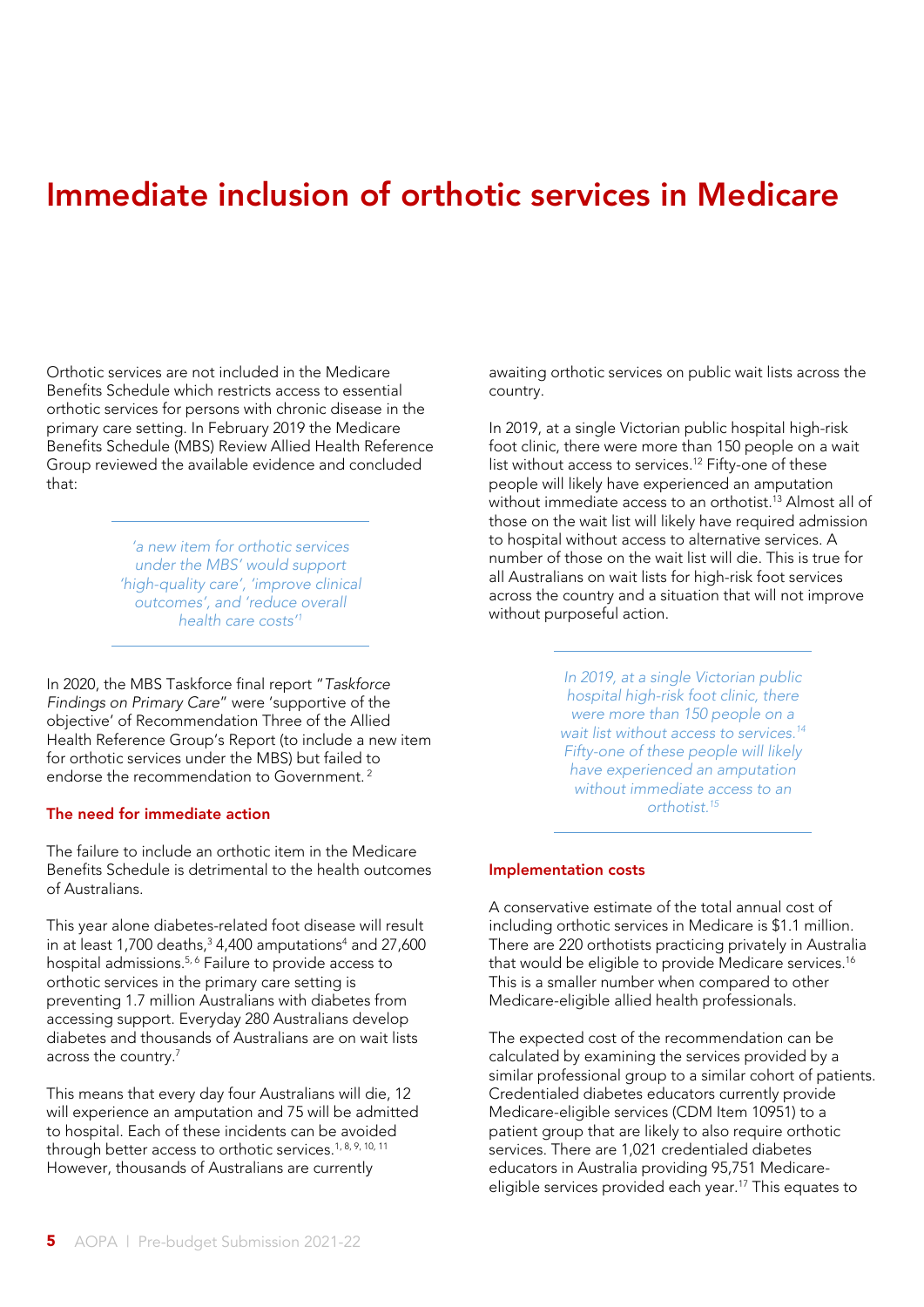approximately 94 services provided by each eligible provider every year. However, persons with chronic disease are able to access up to five Medicare-eligible consultations with a credentialed diabetes educator each year. As the proposed Medicare orthotic service item is limited to only one service per year, the expected service rate per orthotist will be even lower than for credentialed diabetes educators.1 This means that any estimate is highly conservative and likely in excess of the actual cost of the recommendation.

Assuming all eligible orthotists do provide services at the same rate per year as credentialed diabetes educators, there is likely to be only 21,381 services each year. As the benefit paid for equivalent services is \$52.95, a conservative estimate of the cost of implementing the recommendation is \$1,132,168. The actual cost to implement the proposal is likely to be lower.

## Significant cost savings

The immediate implementation of the AHRG recommendation will result in significant economic benefits. In Australia, diabetes-related foot disease accounts for at least \$1.6 billion of expenditure, a significant proportion of which is attributed to amputation procedures.3 This includes more than \$160 million attributed to the health costs of partial foot amputation each year alone.18 This estimate does not include the cost of subsequent amputations that occur in one third of cases for persons with partial foot amputation.18 If the number of subsequent amputations each year are included, the health expenditure attributed to partial foot amputations subsequent to diabetes-related foot disease increases to more than \$213 million.

Orthotic services have been demonstrated as effective in preventing the complications of diabetes-related foot disease, including an 89% reduction in the incidence of amputation.19 If this reduction in amputation was realised in full there would be a \$189 million decrease in health expenditure associated with partial foot amputation. This is consistent with findings that the expected savings following the implementation of evidence-based care for persons with diabetes-related foot disease is likely to amount to \$540 million per year.20 If a more conservative estimate is considered and a reduction in amputation of only 10% is achieved, there would still be a \$21.3 million decrease in health expenditure associated with partial foot amputation.

This estimate does not include the significant cost of rehabilitation and prosthetic services. These avoidable lifetime costs would substantially increase the economic burden associated with diabetes-related foot disease.<sup>21</sup>

The significant savings of improved access to orthotic services –– being at least \$21.3 million in health care costs alone –– can be contrasted against the low cost of implementing the recommendation of \$1,132,168. The AOPA 2018 business care for inclusion of orthotic services in Medicare, as presented to the Allied Health Reference Group is provided as Appendix 1.

The recommendation is therefore cost-saving and lifechanging for people with chronic illness.

The significant savings of improved access to orthotic services –– being at least \$21.3 million each year – can be contrasted against the low cost of implementing the recommendation of \$1.1 million.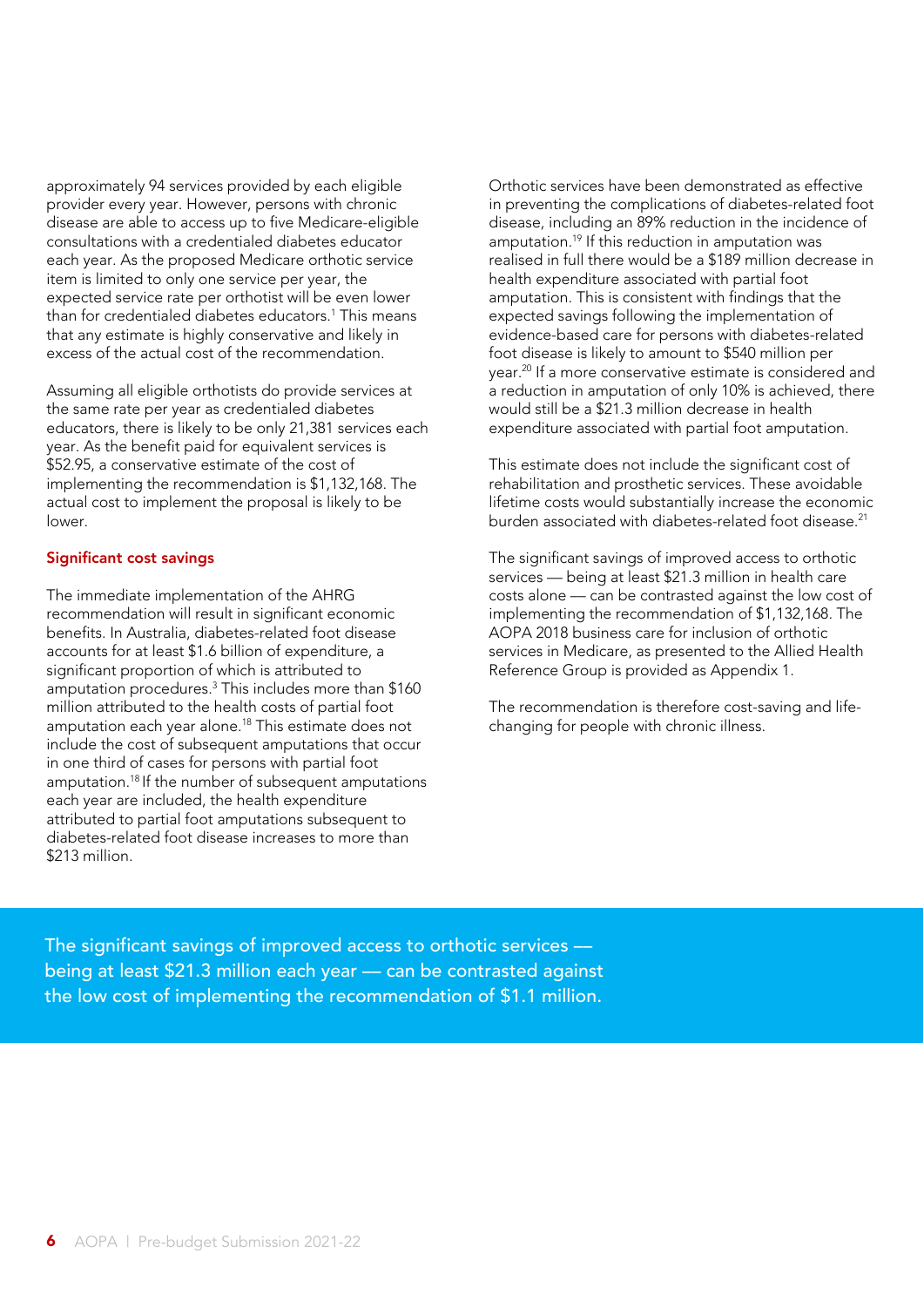#### There is no 'alternative (non-MBS) mechanism'

The Allied Health Reference Group recommendation is informed by the clinical evidence, low implementation costs and a clear cost-benefit.

The Taskforce's failure to endorse the inclusion of an orthotic item under the Medicare Benefits Scheme is not substantiated. The Taskforce states:

*"While supportive of the objective behind this* 

*recommendation, the Taskforce does not believe that a fee for service model is the best way to support delivery of these services and suggests an alternative (non-MBS) mechanism should be considered noting integration with the NDIS and public hospital systems will be key for patient outcomes. Should inclusion in the MBS be considered in the future, appropriate MSAC process should be followed."2*

### *There is no 'alternative (non-MBS) mechanism' within the primary or tertiary care setting.*

The Taskforce's reference to utilising the NDIS and public hospital system is misinformed. Neither the NDIS nor the public hospital system is an appropriate or viable alternative for the provision of timely primary care services. Hospital wait times are extensive and meanwhile up to 4,400 amputations are occurring annually as a direct result of diabetic foot disease.3 The recommendation to include orthotic services in the Medicare Benefits Schedule aims to alleviate the burden placed on the public hospital system.

Furthermore, the Taskforce's recommendation of following "appropriate MSAC (Medical Services Advisory Committee) process" is also erroneous. The MSAC appraises medical services and procedures, for cost-effectiveness and safety<sup>22</sup>. It is not in the remit of the MSAC to approve a profession to access the Medicare Benefits Schedule. This advice has been clearly articulated to the profession by the Department of Health and Ministers on numerous occasions.

The inclusion of an orthotic item under the Medicare Benefits Schedule can be implemented immediately by the Minister for Health pursuant to section 3C of the Health Insurance Act 1973 (Cth).<sup>23</sup> The infrastructure to implement this change is already in place. Orthotists currently have access to Medicare provider numbers and the online claiming system as providers for the Department of Veterans' Affairs.<sup>24</sup> The only change remaining is the addition of the relevant item to the Medicare Benefits Schedule. The Taskforce began this work and drafted the proposed item in the Allied Health Reference Group's Report.

*We now request for the endorsement of this evidenced and well supported recommendation, allowing improved access to orthotic services in the primary care setting.* 

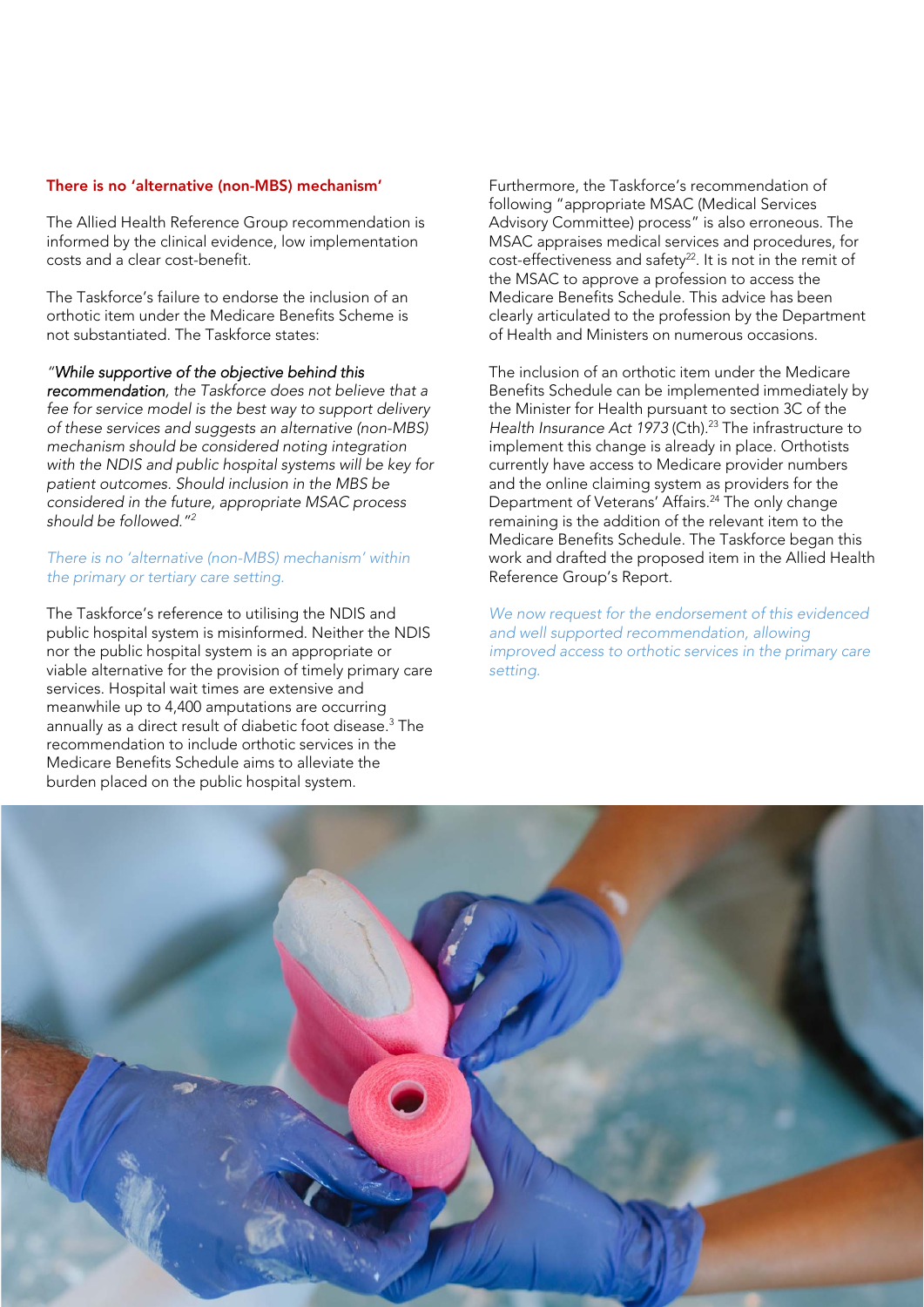## Include Orthotics and Prosthetics as a Health Service in the Goods and Services Tax Act (1999)

### The unique administrative burden

Orthotics and prosthetics is a small profession with a unique administrative burden. Orthotic and prosthetic services are funded through public and private hospitals, state equipment schemes, the Department of Veterans affairs, private health insurance and privately. There are more than 40 different funding mechanisms for orthotic and prosthetic devices, with their own, unique mechanisms.

The administrative burden of quoting and invoicing and maintaining compliance with this number of agencies is substantial. Further to this, in most cases there is a 100% audit process, meaning that all quotations are assessed, require justification and approvals are delayed.

A key area of burden for the orthotic and prosthetic profession is the application of GST. In early 2015 AOPA sought a GST Ruling for the profession from the Australian Tax Office (ATO). In this Ruling, it was determined that only the medical devices provided by orthotist/prosthetists and the associated integral clinical services were GST exempt.

This means that all other clinical services not directly associated with the provision of an orthosis/prosthesis, such as clinical assessments, reviews, gait education, attract GST.<sup>25</sup> There is also complexity regarding repairs depending on the dominance of any part included within the repair and whether it is a medical device in itself or not. For example, if a major medical device is provided during the repair then the labour is GST free, but if a small non-medical part is provided then the labour and the small part attracts GST.

## Why the complexity exists

Services provided by orthotist/prosthetists are accepted by the ATO as a health service but are not a medical service as defined by the GST Act 1999 (GST Act). Orthotist/prosthetists are not specifically listed in subsection 38-10(1) "Other Health Services" of the GST

Act and therefore the clinical services of the profession are not GST exempt unless it is part of the provision of a medical device.

### Impact on access to care

This exclusion as an "Other Health Service" creates complexity in GST application for the profession. As a result, most service providers are conservative with GST application, and apply it to all clinical services (labour). This ensures compliance with the legislation. It is impossible to manage the nuance of the GST Ruling across the health services provided by the profession separating the GST-applicable and non-applicable services – and across the invoicing requirements for 40 funding mechanisms.

The complexity of GST application to orthotic/prosthetic services, devices and components, likely results in the over application of GST to consumers and funding agencies. Consumers are forced to bear the out-of-pocket expense of GST being applied to a well-acknowledged health service. This is particularly problematic for consumers from a lowsocioeconomic background. Furthermore, the overapplication of GST extends to state and commonwealth funding bodies, where resources are already stretched.

## Reducing complexity, improving access

By amending the GST Act 1999 to include Orthotics and Prosthetics as an "Other Health Service" under subsection 38-10(1), all orthotic/prosthetic services will be GST exempt. This will prevent the over-application of the GST ruling, and decrease the cost of this health service to consumers, state and commonwealth funding agencies.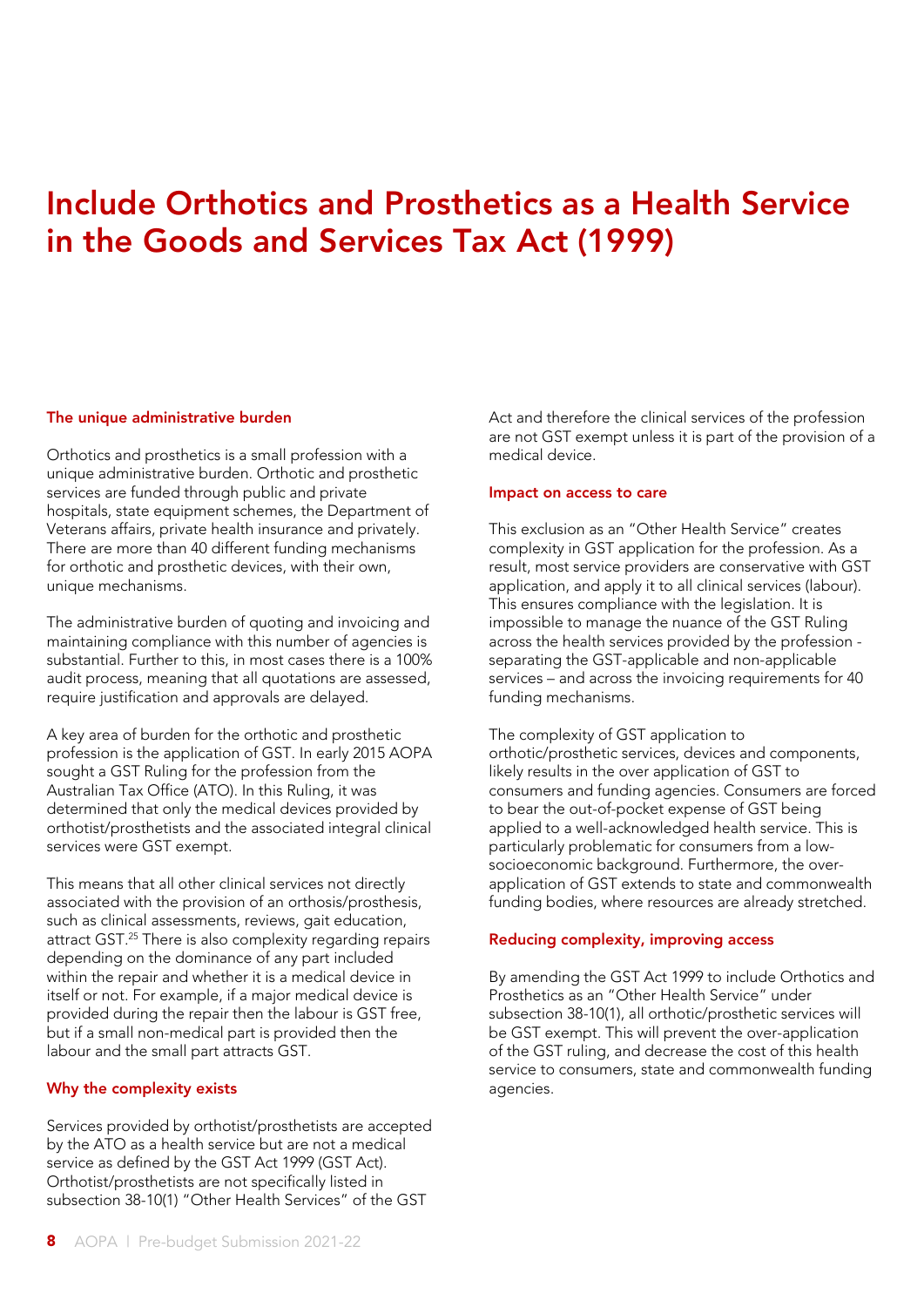## **Citations**

1 Medicare Benefits Schedule Review Taskforce. (2019). *Report from the Allied Health Reference Group*. Retrieved from http://www.health.gov.au/internet/main/publishing.nsf/Content/MBSR-pcrg-consult 2

https://www.health.gov.au/sites/default/files/documents/2020/12/taskforce-findings-on-primary-care.pdf<br><sup>3</sup> Van Netten, J., Lazzarini, P., Fitridge, R., Kinnear, E., Griffiths, I., Malone, M., Perrin, B., Prentice, J., Seth *related foot disease strategy 2018- 2022: The first step towards ending avoidable amputations within a generation*. Retrieved from Diabetic Foot Australia website: https://diabeticfootaustralia.org/wp-content/uploads/National-Strategy-to-end-avoidable-amputations-in-a-generation-final-1.pdf 4

Australian Institute of Health and Welfare. (2008). *Diabetes: Australian facts*. (Cat. No. CVD 40) 5

- Diabetes Australia. (2015) Submission into the Standing Committee on Health's inquiry into chronic disease prevention and management in primary
- health care. Retrieved from Diabetes Australia website: https://www.diabetesaustralia.com.au/submissions<br><sup>8</sup> Driver, VR., Fabbi, M., Lavery, L., & Gibbon, G. (2010). The cost of diabetic foot: The economic case for the lim
- Surgery, 52(3). doi: 10.1016/j.jvs.2010.06.003<br><sup>9</sup> Bus, S., Armstrong, D., van Deursen, R., Lewis, J., Caravaggi, C., & Cavanagh, P. (2015). Guidance on footwear and offloading interventions to prevent and heal foot ulcers in patients with diabetes. Retrieved from International Working Group on the Diabetic Foot website:
- http://www.iwgdf.org/files/2015/website\_footwearoffloading.pdf<br><sup>10</sup> Fernandez, M., Lozanm, R., Diaz, M., Jurado, M., & Hernandez, D. (2013). How effective is orthotic treatment in patients with recurrent diabetic foot ulcers. *Journal of the American Podiatric Medicine Association*, 103(4)
- <sup>11</sup> Baker IDI. (2011). National evidence-based guideline: Prevention, identification and management of foot complications in diabetes. Retrieved from National Health and Medical Research Council website:
- https://www.nhmrc.gov.au/\_files\_nhmrc/publications/attachments/diabetes\_foot\_full\_guideline\_23062011.pdf 12 Data provided by a major Victorian public hospital.
- 
- <sup>13</sup> Rodrigues, BT., Vangaveti, VN., & Malabu, UH. (2016). Prevalence and risk factors for diabetic lower limb amputation: A clinic-based case control study. *Journal of Diabetes Research*. doi: 10.1155/2016/5941957 14 Data provided by a major Victorian public hospital.
- 
- <sup>15</sup> Rodrigues, BT., Vangaveti, VN., & Malabu, UH. (2016). Prevalence and risk factors for diabetic lower limb amputation: A clinic-based case control study. Journal of Diabetes Research. doi: 10.1155/2016/5941957<br><sup>16</sup> Determined by an analysis of Australian Orthotic Prosthetic Association data on certified orthotist/prosthetists in Australia<br><sup>17</sup> Department of Human Ser
- 
- 
- 200(5). doi: 10.5694/mja13.11104
- <sup>19</sup> Fernandez, M., Lozanm, R., Diaz, M., Jurado, M., & Hernandez, D. (2013). How effective is orthotic treatment in patients with recurrent diabetic foot ulcers. *Journal of the American Podiatric Medicine Association*, 103(4)
- <sup>20</sup> Cheng, Q., Lazzarini, P., Gibb, M., Derhy, P., Kinnear, E., Burn, E., Graves, N., & Norman, R. (2017). A cost-effectiveness analysis of optimal care for diabetic foot ulcers in Australia. *International Wound Journal*, 14(4). doi: 10.1111/iwj.12653 21 Australian Orthotic Prosthetic Association. (2018). *Inclusion of orthotic services in Medicare*. Retrieved from
- 
- https://www.aopa.org.au/documents/item/704<br><sup>22</sup> Medical Services Advisory Committee. (2020). About MSAC. Retrieved from: http://www.msac.gov.au/internet/msac/publishing.nsf/Content/aboutmsac
- <sup>23</sup> *Health Insurance Act 1973* (Cth)
- 24 Department of Veterans' Affairs. (2019). *Notes for allied health provides section 2(n) orthotists*. Retrieved from https://www.dva.gov.au/providers/allied-health-professionals 25 Australian Taxation Office (ATO), "GST Advice – Response to request". Ruling from the ATO 19/05/2015.
- 

<sup>&</sup>lt;sup>2</sup> Medicare Benefits Schedule Review Taskforce. (2020). Taskforce Findings on Primary Care. Retrieved from Department of Health website:

<sup>&</sup>lt;sup>5</sup> Davis, W., Norman, P., Bruce, D., & Davis, T. (2006). Predictors, consequences and costs of diabetes-related lower extremity amputation complicating

type 2 diabetes: the Fremantle diabetes study. Diabetologia, 49(11). doi: 10.1007/s00125-006-0431-0<br><sup>6</sup> Australian Commission on Safety and Quality in Health Care. (2015). *The Australian Atlas of Healthcare Variation.* Re https://www.safetyandquality.gov.au/atlas/atlas-2015/ 7